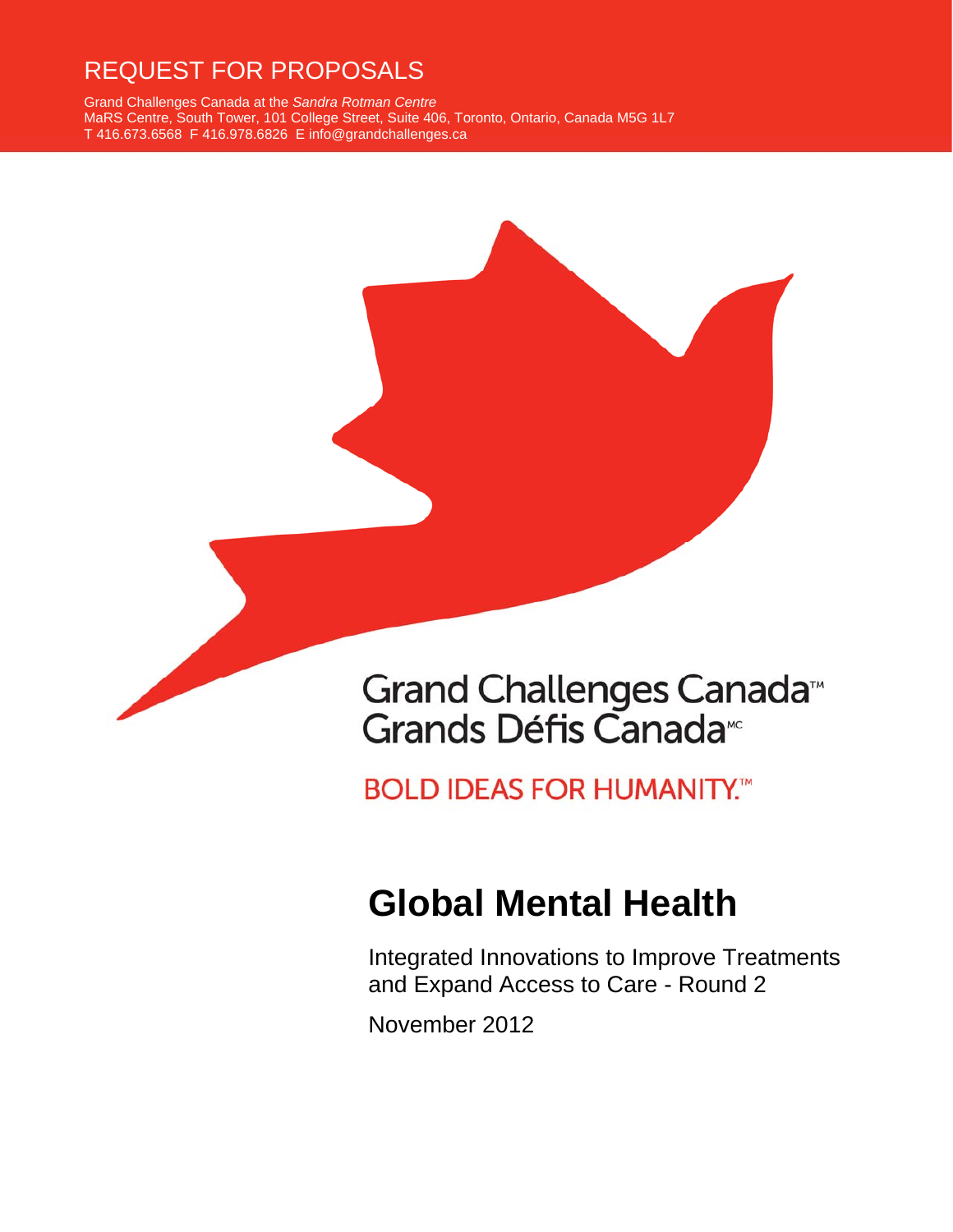

### **Executive Summary**

Mental disorders are prevalent in all regions of the world, in every community and across every income level. An estimated 13% of the global burden of disease is attributable to mental disorders, with almost three quarters of this burden affecting people in low- and middle-income countries. Mental disorders make the largest contribution to the overall global burden of non-communicable disease, and are themselves risk factors for both communicable and non-communicable diseases, as well as disability.

In an effort to address the enormous burden of mental disorders, Grand Challenges Canada, through its relationship with the Sandra Rotman Centre, participated in the Grand Challenges in Global Mental Health initiative, which systematically identified key priorities in global mental health with the aim to mobilize resources and communities of researchers. The initiative was implemented with leadership from the Sandra Rotman Centre, the U.S. National Institute of Mental Health, the London School of Hygiene & Tropical Medicine, among others. The outcomes of this priority-setting exercise were published in *Nature on* July 7, 2011.

Grand Challenges Canada is seeking to address the grand challenges identified from this priority-setting exercise under the overall goal to **improve treatments and expand access to care.** Our focus is on low- and lower-middle-income countries and Canadian International Development Agency (CIDA) 'Countries of Focus'. Specifically, proposals must provide innovative solutions to one (or more) of the following identified challenges in low-resource settings:

- Integrate screening and core packages of services into routine primary health care
- Reduce the cost and improve the supply of effective medications
- Provide effective and affordable community-based care and rehabilitation
- Improve children's access to evidence-based care by trained health providers
- Develop effective treatments for use by non-specialists, including lay health workers with minimal training
- Incorporate functional impairment and disability into assessment
- Develop mobile and IT technologies (such as telemedicine) to increase access to evidence-based care.

Grand Challenges Canada is looking for solutions that demonstrate a clear path to scale and sustainability, have measurable outcomes of increased access to care and improved treatment, and can ultimately serve as models that can be replicated or scaled in other low-resource settings, or have lessons for other settings. Grand Challenges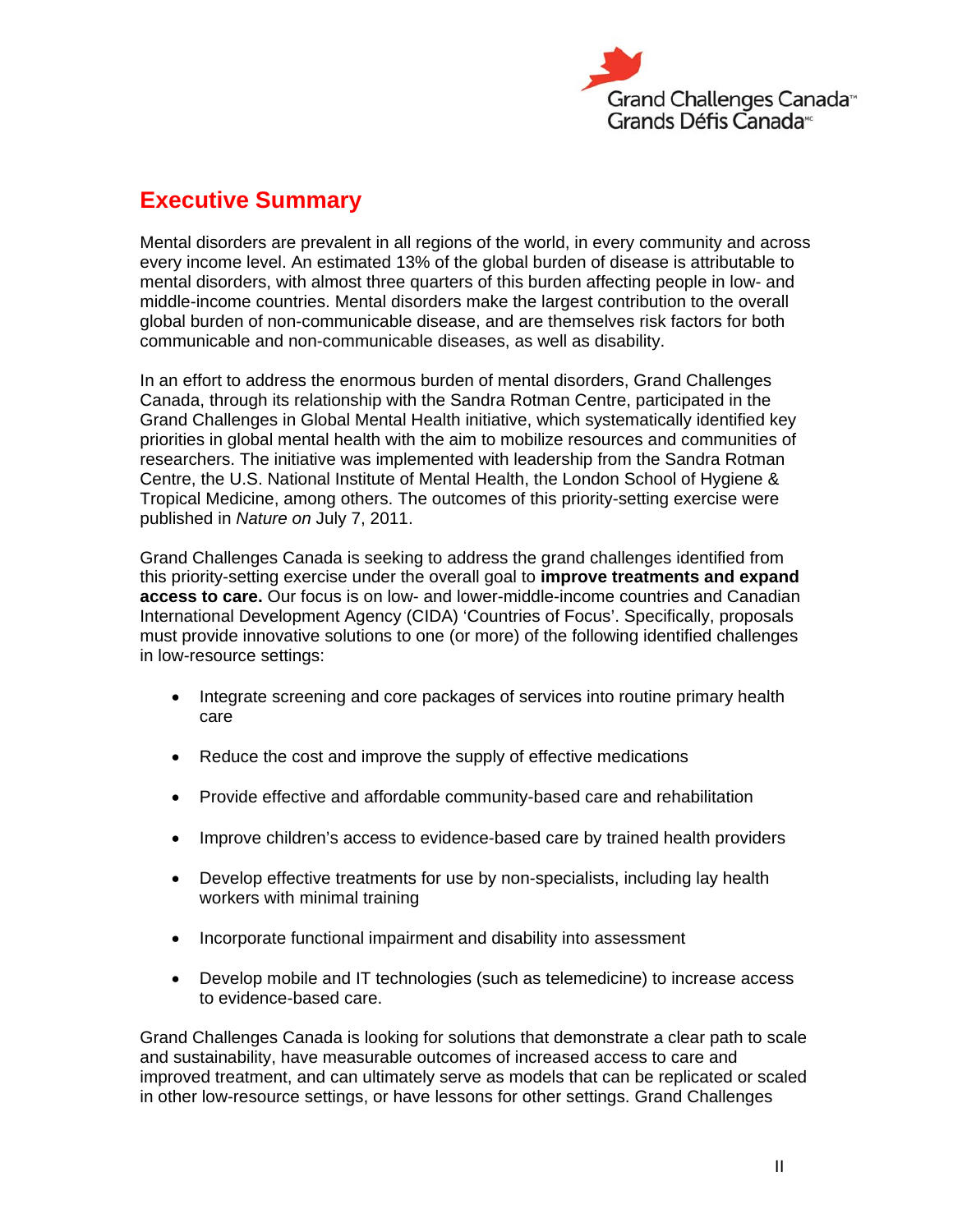

Canada does not fund capacity-building initiatives alone. We are seeking evidencebased, affordable treatments or innovative service delivery models that can be scaled in a sustainable manner.

Applicants are expected to take an Integrated Innovation™ approach, defined as the coordinated application of scientific/technological, social and business innovation to develop solutions to complex challenges. This approach does not discount the singular benefits of each of these types of innovation alone, but rather highlights the powerful synergies that can be realized by aligning all three. Integrated Innovation recognizes that scientific/technological innovations have a greater chance of going to scale, and achieving global impact and sustainability, if they are developed from the outset with appropriate social and business innovations. An Integrated Innovation approach considers variations in health systems, local cultures, traditions and beliefs, along with the stigma and discrimination faced by patients and families in seeking treatment and care.

**Through this Request for Proposals, Grand Challenges Canada has committed up to \$10 million CAD for this initiative.** We expect to fund proposals from eligible applicants, including those based in low- and lower-middle-income countries, CIDA 'Countries of Focus' and Canada, working in low-resource settings through two funding streams:

- 1. **Seed grants** to support the development and validation of ideas to improve treatments and expand access to care, offering up to \$250,000 CAD each over a maximum of two (2) years. Proposals are expected to demonstrate proof of concept of the innovative idea.
- 2. **Transition-to-scale grants** to support the refinement, testing and implementation of innovative solutions that have already achieved proof of concept to bring them toward scale, offering up to \$2 million CAD each over a maximum of three (3) years.

The value of the award is expected to vary depending on project need.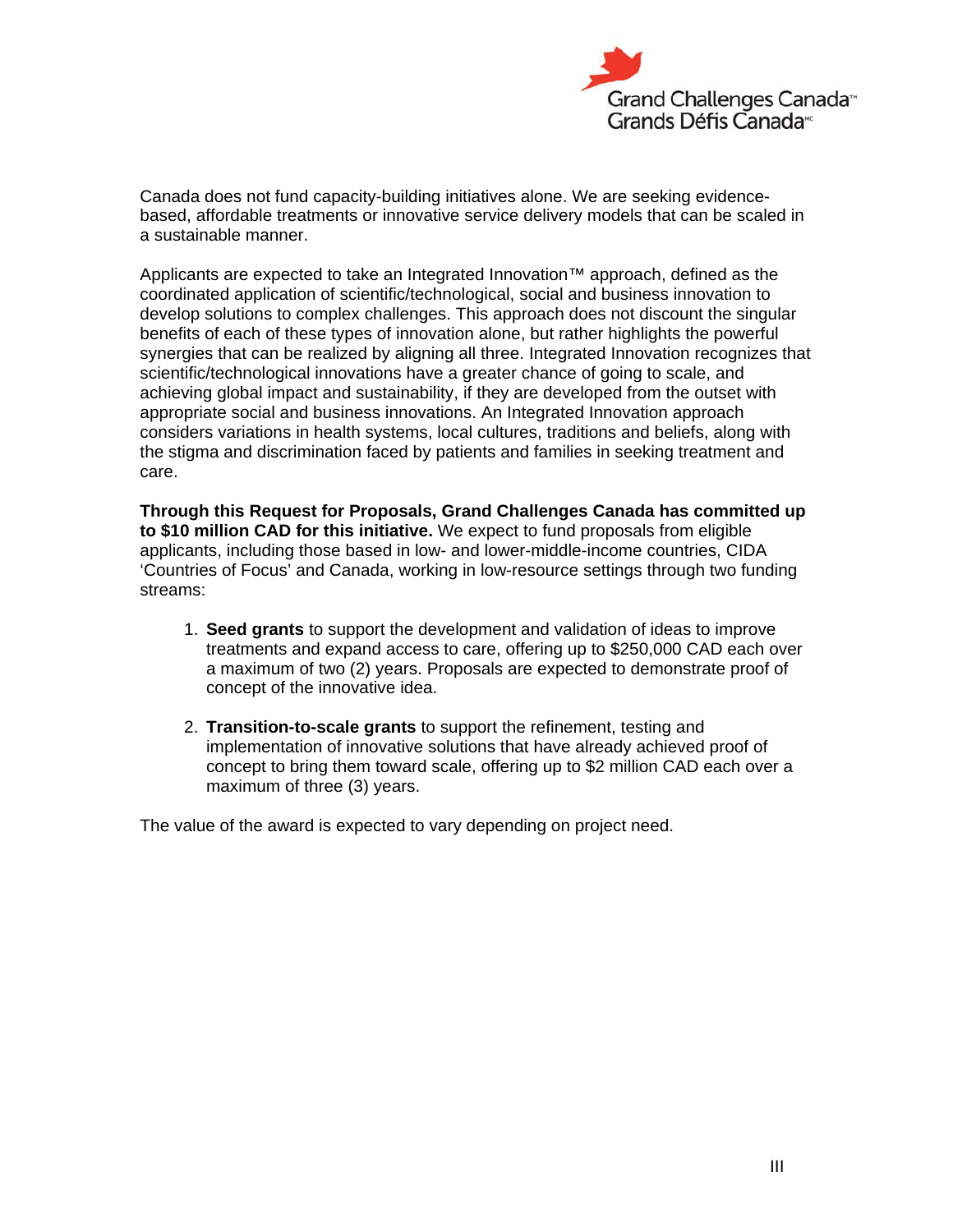

# **Table of Contents**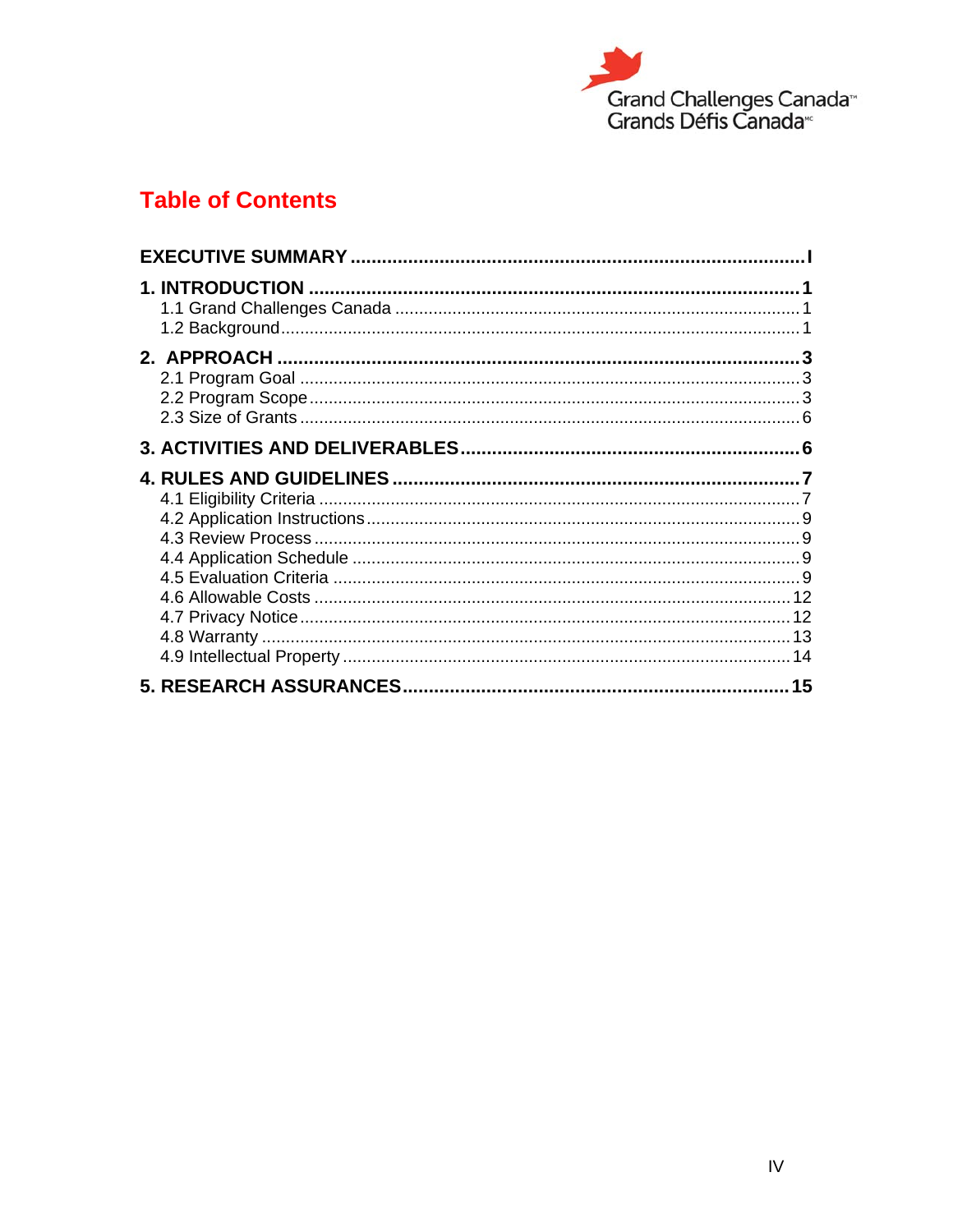

# **1. Introduction**

#### **1.1 GRAND CHALLENGES CANADA**

Grand Challenges Canada is dedicated to supporting **bold ideas with big impact** in global health. We are funded by the Government of Canada; we fund innovators in lowand middle-income countries and Canada. The bold ideas integrate science and technology, social and business innovation (we call this Integrated Innovation*)* and we work to catalyze scale, sustainability and impact. We have a determined focus on results, and saving and improving lives.

*"Canada has supported development innovation, pioneering new approaches to maximize impact and leverage private sector capital to address global development challenges. Canada's strategic investments over the past several years are showing promising results…progress by Grand Challenges Canada in tackling critical barriers to solving some of the most pressing global health challenges"* 

#### **Budget 2012,** *Fostering Sustainable Global Growth*

Through the 2008 **Development Innovation Fund**, Canada was the first country to adopt a Grand Challenges approach to solving global health challenges in its official development assistance envelope. Grand Challenges Canada is the primary delivery vehicle for this fund, working alongside its consortium partners, the Canadian Institutes of Health Research and the International Development Research Centre.

Grand Challenges Canada is a significant new undertaking in Canadian foreign aid. Our vision is: **Bold Ideas. Big Impact. A Better World.** Our mission is: **Saving and improving lives in low- and lower-middle-income countries through Integrated Innovation.** Our primary priority is: **Solving Critical Global Health Challenges.** 

At the core of our operating philosophy is **Integrated Innovation™**, which is the coordinated application of scientific/technological, social and business innovation to develop solutions to complex challenges, and to identify and overcome barriers in order to sustainably bring these solutions to scale. (Please see www.grandchallenges.ca/integrated-innovation.)

#### **1.2 BACKGROUND**

#### **The Problem**

Mental health is critical to overall health — according to the WHO, there "can be no health without mental health." We define 'mental disorders' as including all mental, neurological and substance use disorders, such as depression, anxiety disorders, schizophrenia, bipolar disorders, alcohol and drug use disorders, emotional and behavioural disorders of childhood and adolescence, dementias, migraines and epilepsy.<sup>1</sup> Mental disorders contribute to 13% of the global burden of disease; almost

 1 Defined by the Grand Challenges in Global Mental Health initiative and based on global burden of disease.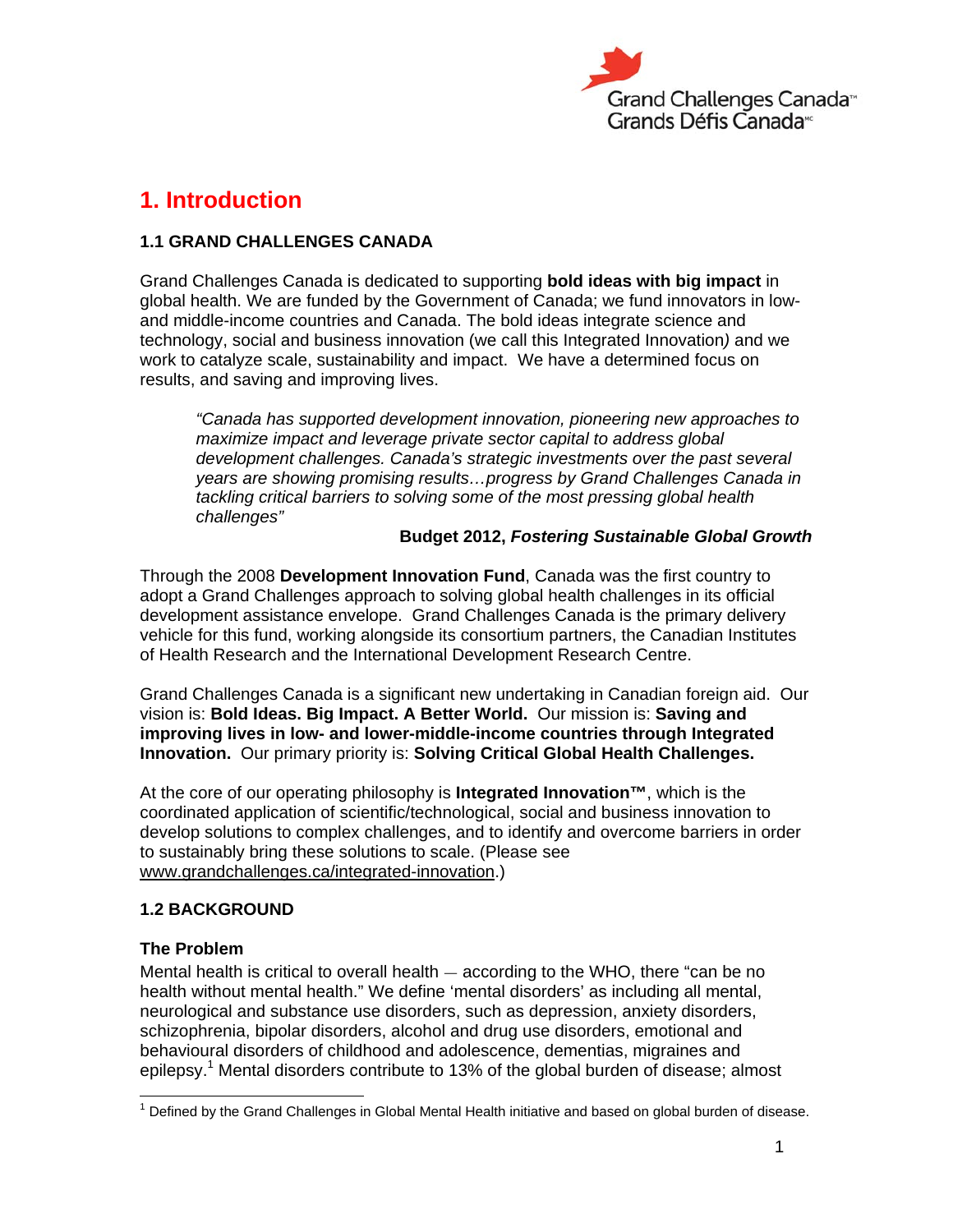

three quarters of this burden occurs in low- and middle-income countries.<sup>2</sup> Mental disorders make the largest contribution to the overall burden of non-communicable diseases, surpassing both cardiovascular disease and cancer.<sup>3</sup> Furthermore, mental disorders are risk factors for both communicable (e.g., HIV/AIDS, malaria, tuberculosis) and non-communicable diseases (e.g., cardiovascular disease and cancer), and are a leading cause of disability globally.<sup>4</sup>

In an effort to address the enormous burden of mental disorders, Grand Challenges Canada, through its relationship with the Sandra Rotman Centre, participated in the Grand Challenges in Global Mental Health initiative, which systematically identified key research priorities in global mental health with the aim to mobilize resources and communities of researchers. The initiative was implemented with leadership from the Sandra Rotman Centre, the U.S. National Institute of Mental Health, the London School of Hygiene & Tropical Medicine, and others.

Over 400 international experts and thought leaders from across mental health disciplines and professions were involved in identifying key priorities and specific grand challenges in global mental health. Grand challenges were defined as specific barriers that need to be overcome to make a large and sustained difference in the disease burden. The initiative was global in scope and covered a range of mental disorders. The outcomes of this priority-setting exercise were published in *Nature*. 5 The priority-setting exercise yielded 40 grand challenges that are diverse and span discovery science, preclinical science, etiology, treatment, implementation and policy research. The top 25 grand challenges in global mental health were categorized into six key overarching priorities that serve as a platform for the coordination of resources among innovators and funders.

**The focus of this Request for Proposals is on the priority to improve treatments and expand access to care.** This is the second call for proposals issued under the Grand Challenges Canada Global Mental Health program. The first call was launched on July 21, 2011, which resulted in 97 submissions from the global community. Through a competitive process, 32 finalists were invited to attend a Proposal Development Workshop. On October 10, 2012, Grand Challenges Canada announced \$19.4 million CAD in support of 15 proposals with the most promising bold ideas with big impact. To

-

 $2$  Mental Health Gap Action Programme: Scaling up care for mental, neurological, substance use disorders. World Health Organization, 2008.

 $^3$  The Global Burden of Disease: 2004 Update. World Health Organization, 2008.

<sup>&</sup>lt;sup>4</sup> Mental Health Gap Action Programme: Scaling up care for mental, neurological, substance use disorders. World Health Organization, 2008.

<sup>5</sup> Collins PY, Patel V, Joestl SS, March D, Insel TR, Daar AS; Scientific Advisory Board and the Executive Committee of the Grand Challenges on Global Mental Health, Anderson W, Dhansay MA, Phillips A, Shurin S, Walport M, Ewart W, Savill SJ,Bordin IA, Costello EJ, Durkin M, Fairburn C, Glass RI, Hall W, Huang Y, Hyman SE, Jamison K, Kaaya S, Kapur S,Kleinman A, Ogunniyi A, Otero-Ojeda A, Poo MM, Ravindranath V, Sahakian BJ, Saxena S, Singer PA, Stein DJ. Grand challenges in global mental health. *Nature*. 2011 Jul 6;475(7354):27-30. doi: 10.1038/475027a.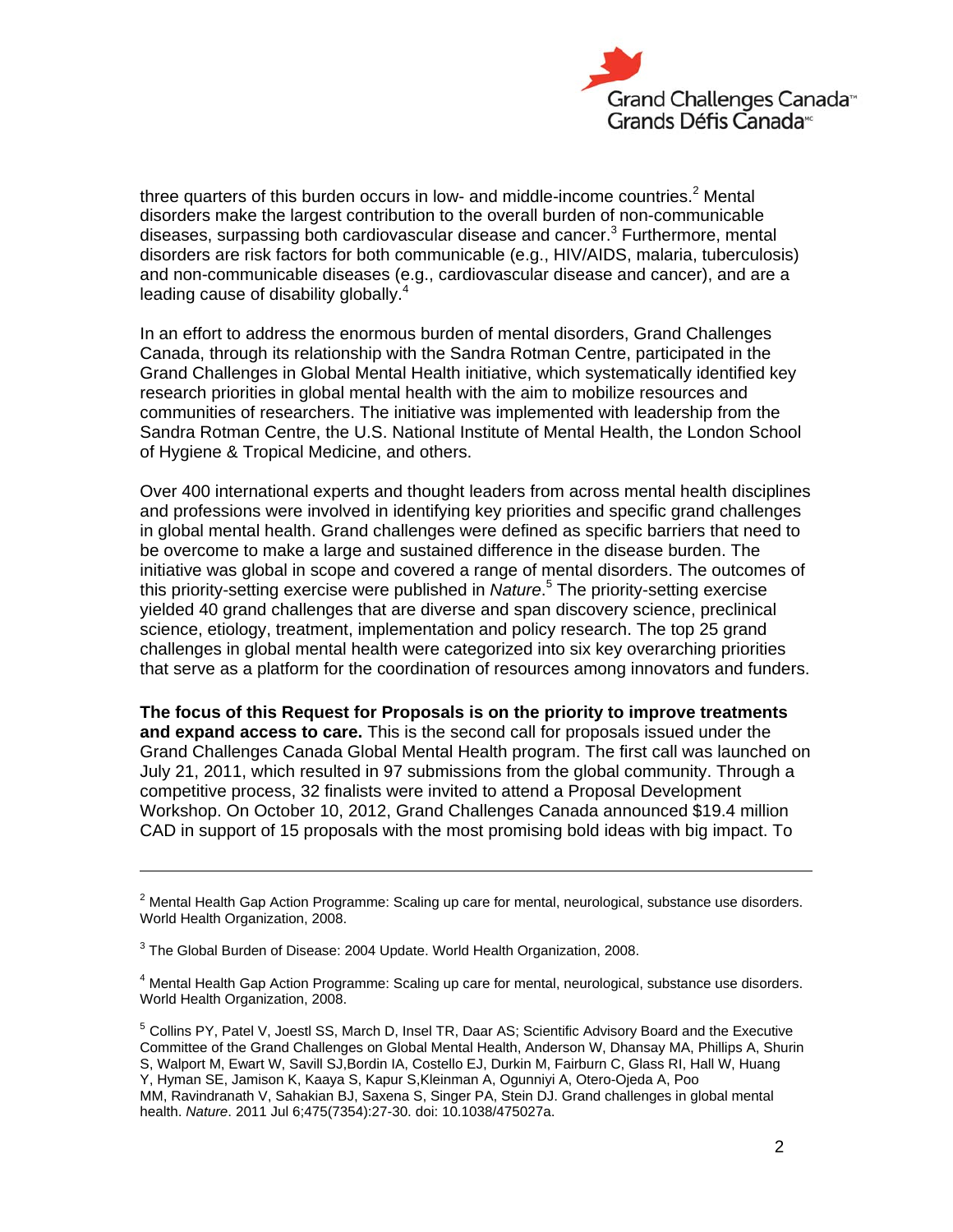

see finalists from this competition, please see: www.grandchallenges.ca/globalmentalhealth-grantees-en/.

#### **The Opportunity**

Mental health resources are extremely scarce in low- and middle-income countries: investment in mental health for many of these countries represents less than 1% of the total health budget. $6$  Unfortunately, most of the people affected with mental disorders  $$ up to 75% of whom reside in low-income countries — do not have access to evidencebased treatment and care. Results from a large multi-country survey conducted by the World Health Organization (WHO) indicated that between 76–85% of serious mental health cases in less-developed countries had received no treatment in the previous year, as compared to 35–50% of cases in developed countries, indicating a significant treatment gap.<sup>7</sup> Given the shortages in trained mental health professionals (e.g., psychiatrists, clinical psychologists, psychiatric nurses and social workers), few hospitals and clinics, accessibility of effective medications and evidence-based interventions, and the associated stigma faced by individuals with mental disorders and their families seeking treatment and care in low- and middle-income countries, there is a tremendous opportunity for new and innovative solutions to address this current gap.

### **2. Approach**

#### **2.1 PROGRAM GOAL**

The goal of this Request for Proposals is to solicit innovative solutions for improving treatments and expanding access to care for mental disorders in low-resource settings in eligible countries based on considerations such as the World Bank's classification of low- and lower-middle-income countries and Canadian International Development Agency 'Countries of Focus'. Bold, innovative, transformational, outside-the-box solutions are encouraged to address the large treatment gap for accessible, evidencebased, high-quality mental health care.

#### **2.2 PROGRAM SCOPE**

This Request for Proposals is offering two streams of funding:

- 1. **Seed grants** that support the development and validation of innovative ideas in order to reach proof of concept; and
- 2. **Transition-to-scale grants**, which support the refinement, testing and implementation of innovative solutions that have already achieved proof of concept and to bring them toward scale.

 6 Patel, V. Mental health in low- and middle-income countries. *Br Med Bull*. 2007;81-82:81-96. Epub Apr 30, 2007.

 $^7$ mhGAP: Mental Health Gap Action Programme. Scaling up care for mental, neurological, and substance use disorders. World Health Organization, 2008.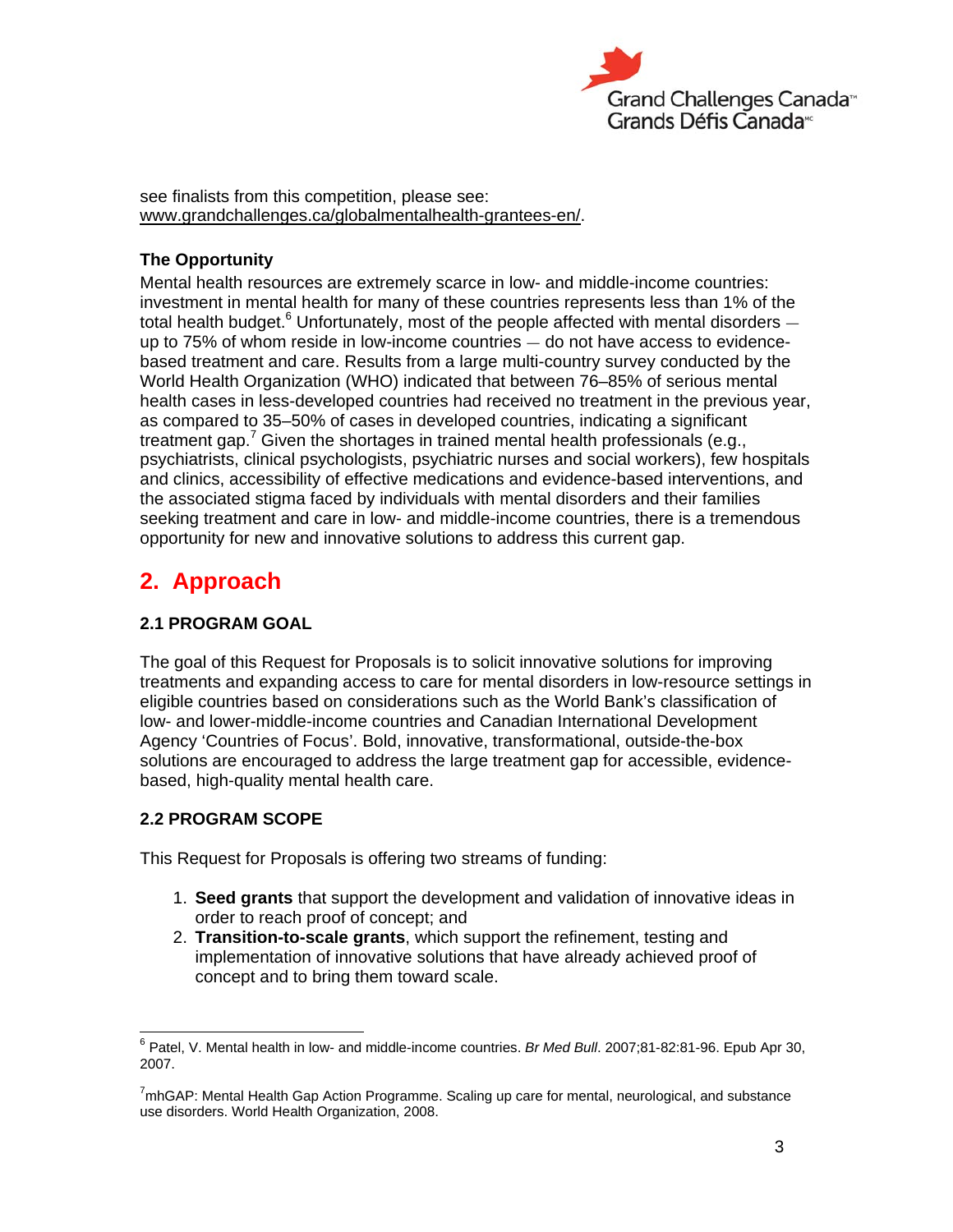

Grand Challenges Canada is looking for solutions that demonstrate a clear path to scale and sustainability, have measurable outcomes of increased access to care and improved treatment, and can ultimately serve as models that can be replicated or scaled in other low-resource settings or have lessons for other settings. Grand Challenges Canada does not fund capacity-building initiatives alone. We are looking for evidencebased, affordable treatments or innovative service delivery models for mental disorders that can be scaled in a sustainable manner.

'Mental disorders' refers to mental, neurological and substance use disorders, such as depression, anxiety disorders, schizophrenia, bipolar disorders, alcohol and drug use disorders, emotional and behavioural disorders of childhood and adolescence, dementias, migraines and epilepsy.

To improve treatments and expand access to mental health care, applicants must propose innovative solutions to one (or more) of the following specific challenges identified from the Grand Challenges in Global Mental Health initiative within this priority area:

- Integrate screening and core packages of services into routine primary health care
- Reduce the cost and improve the supply of effective medications
- Provide effective and affordable community-based care and rehabilitation
- Improve children's access to evidence-based care by trained health providers
- Develop effective treatments for use by non-specialists, including lay health workers with minimal training
- Incorporate functional impairment and disability into assessment
- Develop mobile and IT technologies (such as telemedicine) to increase access to evidence-based care.

Grand Challenges Canada is looking for solutions that have the potential for real world impact, and demonstrate a clear path to scale and sustainability. Proposals must therefore take an Integrated Innovation approach, defined as the coordinated application of scientific/technological, social and business innovation, to develop solutions to complex challenges. This approach does not discount the singular benefits of each of these types of innovation alone, but rather highlights the powerful synergies that can be realized by aligning all three. Integrated Innovation recognizes that scientific/technological innovations have a greater chance of going to scale, and achieving global impact and sustainability, if they are developed from the outset with appropriate social and business innovations. (Please refer to www.grandchallenges.ca/integrated-innovation).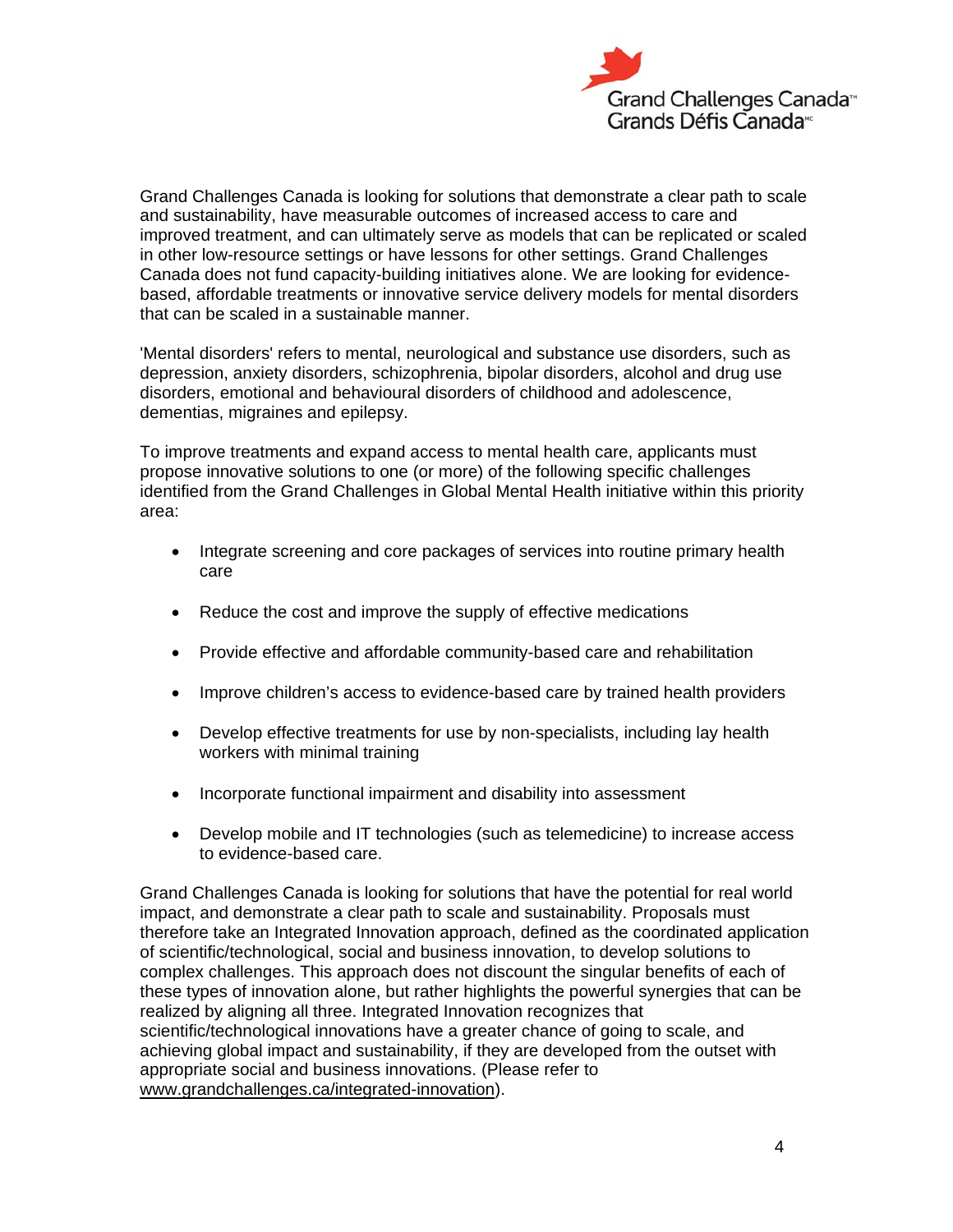

Proposed solutions should therefore include a combination of:

- **Scientific/Technological Innovation:** The development and application of new (and/or modifying existing) scientific or technological products, services, practices or processes. Scientific/technological innovations can be simple, i.e., there is no requirement for high-tech solutions.
- **Social Innovation:** This includes elements necessary to bring solutions to scale in specific local and regional contexts to influence health outcomes, such as health systems, determinants of health, ethical/social/cultural/legal frameworks, public policies and human resources, among others. This often requires the engagement of end-users early and throughout the process.
- **Business Innovation:** Development, distribution and delivery of appropriate solutions, including high-quality goods and services, affordably and sustainably where and when they are needed most. A part of business innovation is to determine the value proposition or incentives that are able to bring the right players to the table (e.g. end-users, families, communities, providers, payors, policy-makers, industry, etc.). Business innovation includes implementation by non-profit organizations and social enterprises; it is not solely focused on forprofit entities or activities. It acknowledges that there will always be a payee (e.g., patients, providers, community, non-profit organizations, government), who needs to be convinced that this is a worthwhile investment.

As part of an Integrated innovation approach, proposed solutions must consider variations in local cultures, traditions and beliefs, and the stigma and discrimination faced by patients and their families associated with seeking mental health care. Approaches to reducing stigma and discrimination must be aligned or integrated with the proposed intervention or service delivery model, focused on a specific target population, and have measureable outcomes. Additionally, end-users (e.g., patients and their families, community leaders, teachers, healthcare workers, hospitals, clinics, policymakers, etc.) should be engaged in the project at the outset and throughout, to ensure that the resulting research is poised for adoption. Applicants may draw on proven evidence-based interventions from developed countries to demonstrate proof of concept in a low-resource setting or provide innovative approaches for the implementation of solutions that have already achieved proof of concept and bring them toward scale. Interested applicants are encouraged to form multidisciplinary/cross-sector teams where necessary with the requisite scientific, social and business expertise.

Grand Challenges Canada is concurrently developing a Global Mental Health Platform that will serve as a mechanism to enable learning across projects, enhance linkages among partners and leverage resources to enhance the field of global mental health. This platform will include the development of a shared metrics and evaluation framework that will enable progress to be monitored, evaluated and shared for enhanced learning. The platform will also articulate a common theory of change that elaborates causal pathways based on scientific knowledge and practical experience. Articulating a theory of change enables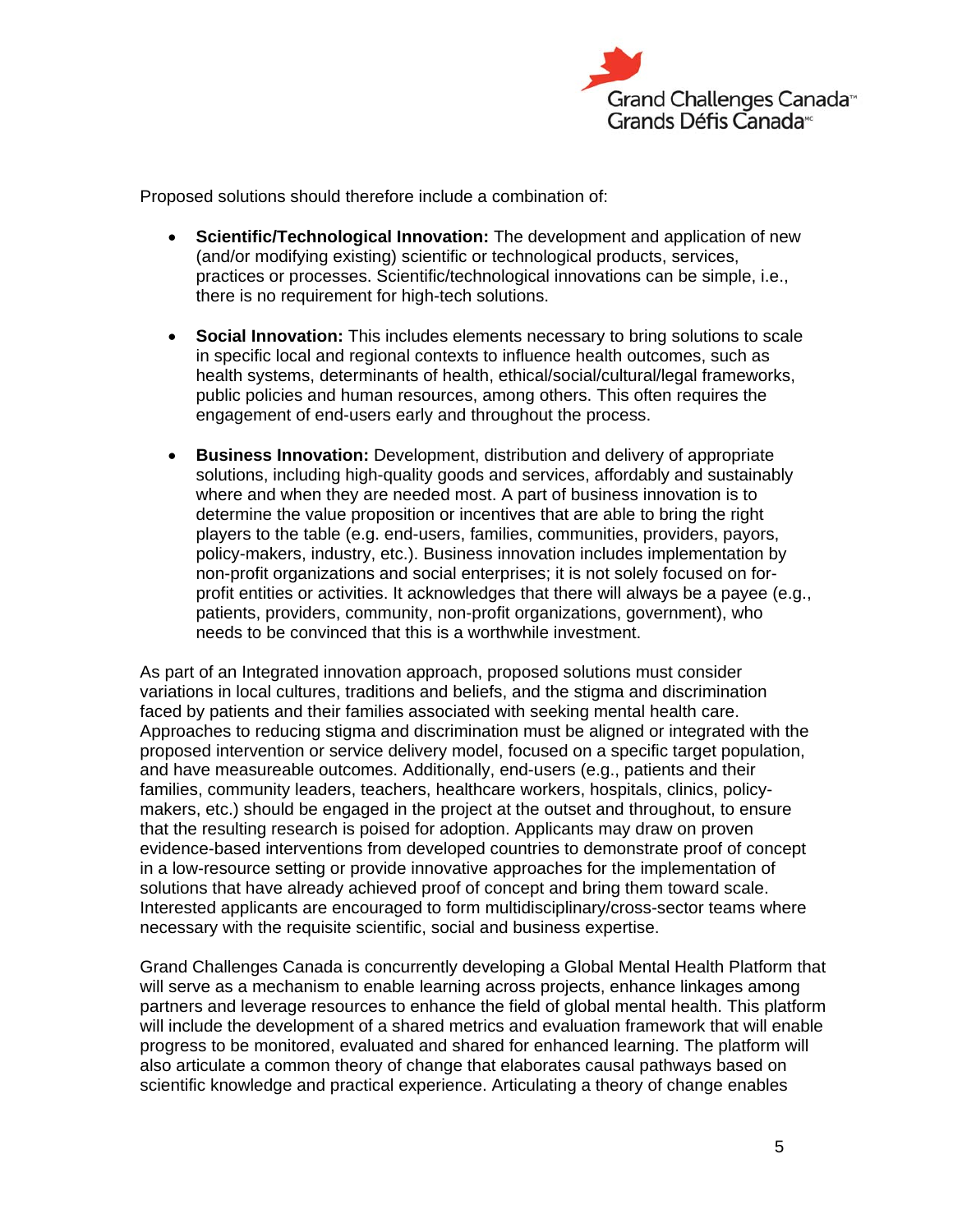

diverse players to understand how the pieces fit together to achieve global impact and contribute to an ongoing learning community.

#### **2.3 SIZE OF GRANTS**

The total funding available to support this competition is up to \$10 million CAD. We expect to fund proposals through two funding streams:

- 1. **Seed grants** to support the development and validation of innovative ideas to improve treatments and expand access to care, offering up to \$250,000 CAD each over a maximum of two (2) years. Proposals are expected to demonstrate proof of concept of the idea.
- 2. **Transition-to-scale grants** to support the refinement, testing and implementation of innovative solutions that have already achieved proof of concept and to bring them toward scale, offering up to \$2 million CAD each over a maximum of three (3) years.

The value of the awards is expected to vary and will be commensurate to the proposed project. The level of funding requested should be sufficient to assure completion of the goals in the stated timeframe. Grand Challenges Canada reserves the right to fully or incrementally fund selected application(s), to partially fund selected applications(s), and to increase or decrease budgets as it deems appropriate at its sole discretion.

### **3. Activities and Deliverables**

The investigators funded under this effort will be expected to engage in the activities and provide specific deliverables. In addition to engaging in investigative activities related to their proposed project, applicants will be expected to:

- Participate in a community of innovators that will meet twice yearly
- Leverage resources and learning among networks of multidisciplinary investigators
- Actively participate in community meeting(s) that set common outcome measurements and evaluation frameworks – applicants will incorporate common metrics into project plans to achieve common goals as established by the community
- Actively engage with Grand Challenges Canada's Global Mental Health Platform to develop outcome metrics and a theory of change for the project
- Commit to Grand Challenges Canada's Global Access, Data and Ethics policies (see www.grandchallenges.ca/resources/) including entering into a Global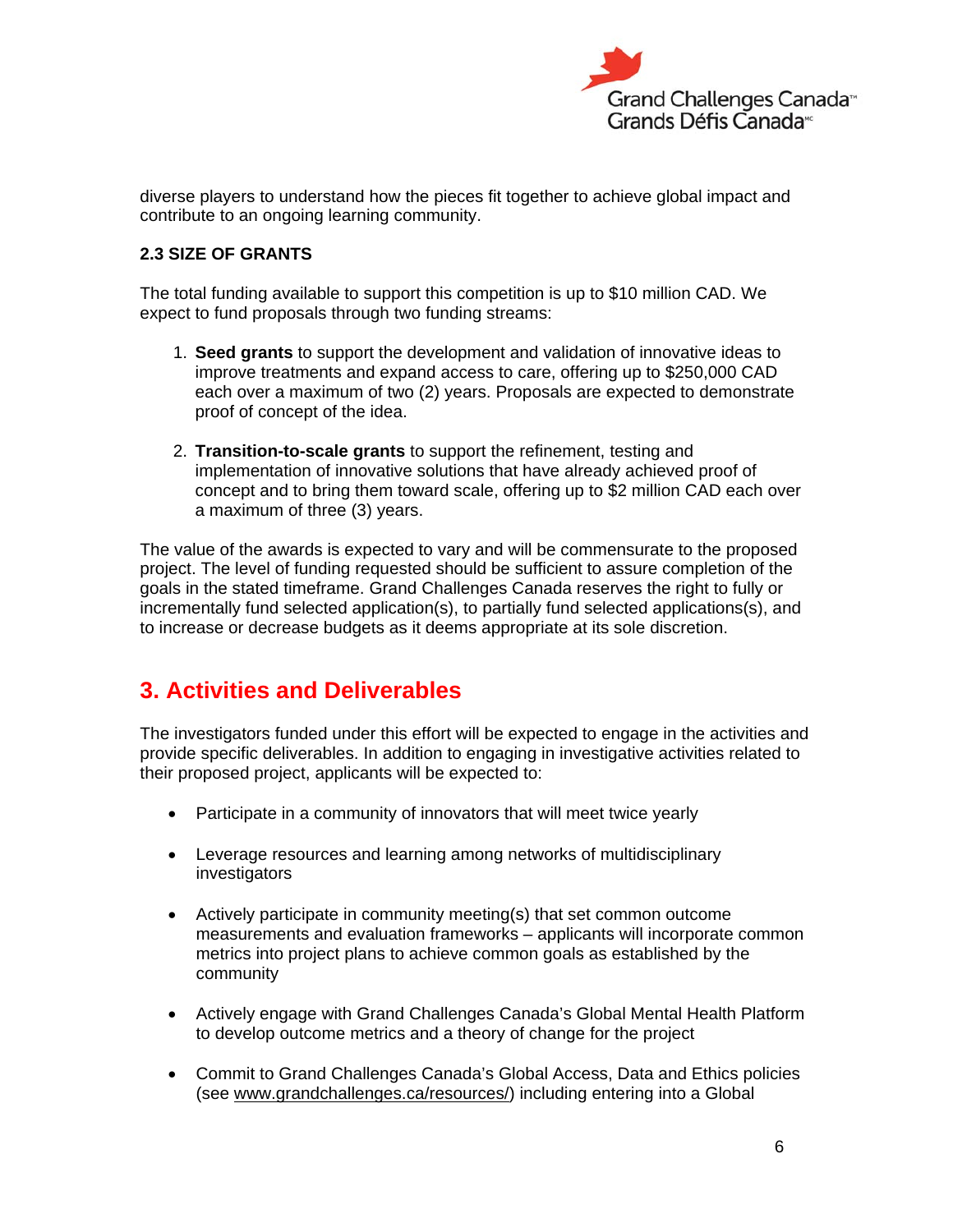

Access Agreement with Grand Challenges Canada, as described below in Section 4.9

- **Engage the end users throughout the project**
- Provide regular progress reports, a final report and participate in site visits to evaluate progress against project milestones – instructions for the reports will be provided to grant recipients
- Disseminate knowledge through publications in peer-reviewed literature, conferences, social media, etc.

# **4. Rules and Guidelines**

#### **4.1 ELIGIBILITY CRITERIA**

- **1.** Eligible applicants include non-profit organizations, for-profit companies and other recognized institutions that can successfully execute the activities in their respective technical area, and are capable of receiving and administering grant funding. All applicants are encouraged to secure co-funding.
- **2.** Applicants from the following list of countries are eligible to apply to this round of the Global Mental Health Request for Proposals. For the purposes of determining eligibility, Grand Challenges Canada may consider both the applicant's home jurisdiction and any other jurisdiction within which grant project activities will take place. The list of countries is based on considerations such as the World Bank's classification of low- and lower-middle-income countries, Canadian International Development Agency 'Countries of Focus' and also includes Canada.

This list is subject to revision by Grand Challenges Canada without notice. Notwithstanding inclusion below, all eligible jurisdictions remain subject to approval by Grand Challenges Canada on the basis of compliance with all relevant Canadian and international laws and policies. Whenever possible, Grand Challenges Canada will provide reasonable notice of a determination of ineligibility for applicants located within jurisdictions listed below.

| Afghanistan         |  |
|---------------------|--|
| Albania             |  |
| Antigua and Barbuda |  |
| Armenia             |  |
| Bangladesh          |  |
| Belize              |  |
| Benin               |  |
| Bhutan              |  |
| Bolivia             |  |
| <b>Burkina Faso</b> |  |

*Burundi Cambodia Cameroon Canada Cape Verde Central African Rep. Chad Colombia Comoros* 

*Congo, Dem. Rep. Republic of Congo Côte d'Ivoire Djibouti Dominica Egypt, Arab Rep. El Salvador Ethiopia Fiji*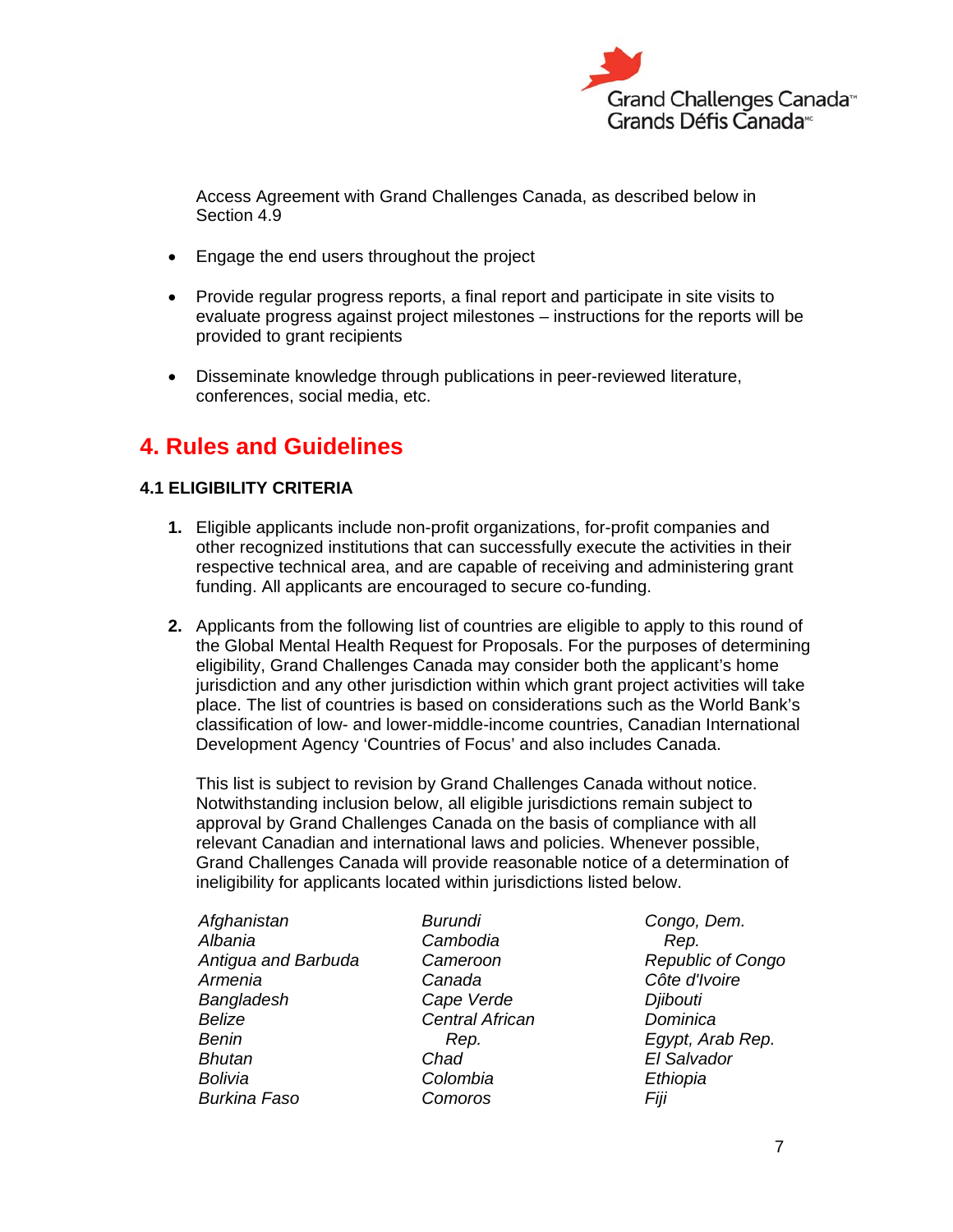

*Gambia, The Georgia Ghana Grenada Guatemala Guinea Guinea-Bissau Guyana Haiti Honduras India Indonesia Iraq Jamaica Kenya Kiribati Kosovo Kyrgyz Rep. Lao PDR Lesotho Liberia Madagascar Malawi Mali* 

*Marshall Islands Mauritania Micronesia, Fed. Sts Moldova Mongolia Montserrat Morocco Mozambique Myanmar Nepal Nicaragua Niger Nigeria Pakistan Papua New Guinea Paraguay Peru Philippines Rwanda Samoa São Tomé and Principe Senegal Sierra Leone* 

*Solomon Islands Somalia South Sudan Sri Lanka St. Lucia St. Vincent and the Grenadines Sudan Suriname Swaziland Tajikistan Tanzania Timor-Leste Togo Tonga Uganda Ukraine Uzbekistan Vanuatu Vietnam West Bank and Gaza Yemen, Rep. Zambia Zimbabwe*

- **3.** Collaborations between eligible applicants (listed above) and Canadian applicants are encouraged but not required. In order to be considered eligible, Canadian applicants must apply with an applicant in an eligible country listed above (outside of Canada) and a majority of the budget must be spent in the partner country in order to be eligible.
- **4.** It is not the intention of this Request for Proposals to exclude existing productive collaborations between applicants in eligible countries and non-eligible countries. If justified, these collaborations may be part of a proposal. However, the applicant in the eligible country must be the primary applicant and Principal Investigator of the project, and a majority of the budget must be spent in that country.
- **5.** Principal Investigators are permitted to submit only one (1) application to *either* the seed grant or the transition-to-scale competition.
- **6.** Grand Challenges Canada may, at any time and at its sole discretion, modify eligibility criteria with respect to individual applicants, Principal Investigators or the Global Mental Health initiative, to the extent that such modifications do not materially undermine the review process. (See Section 4.3.)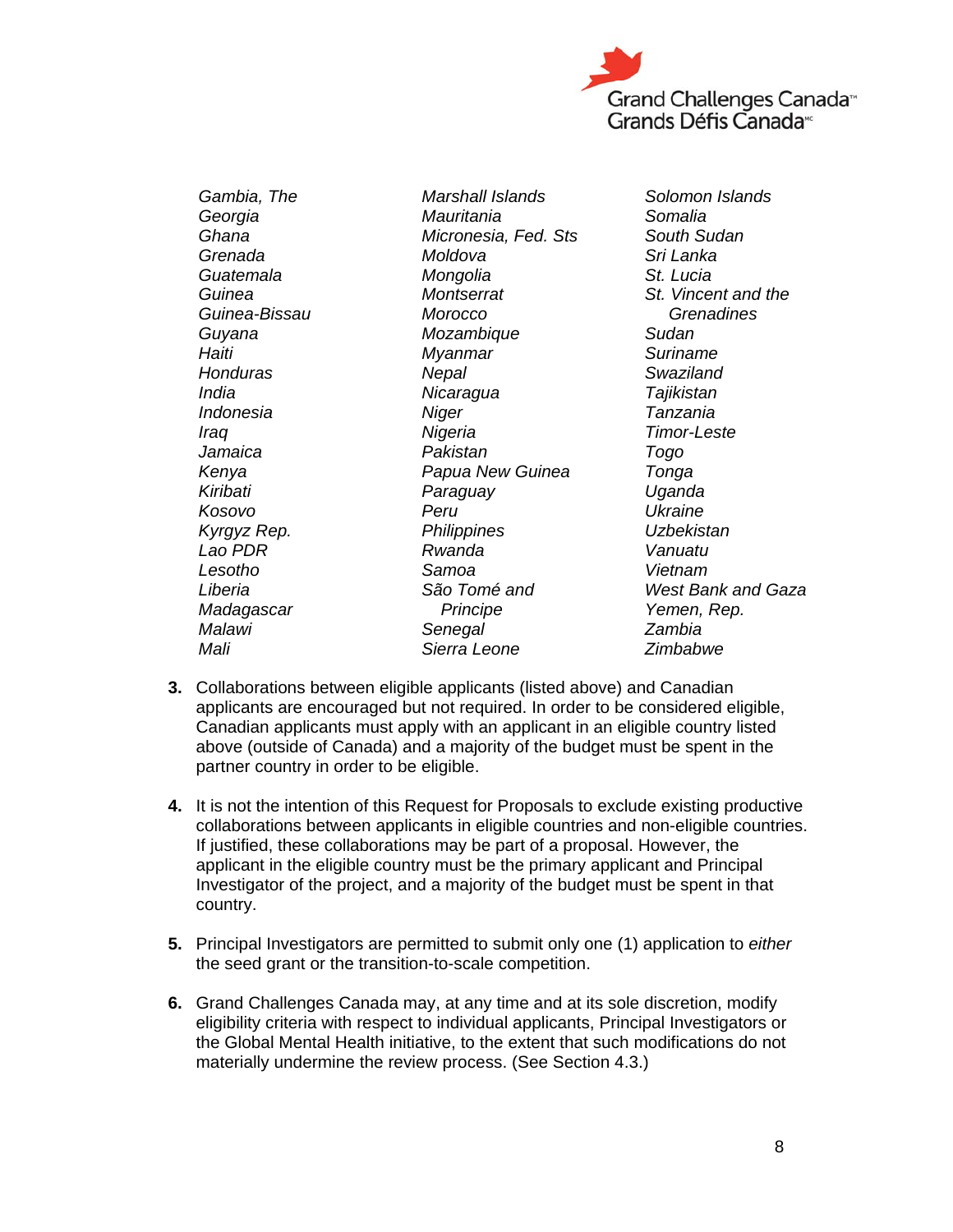

#### **4.2 APPLICATION INSTRUCTIONS**

Application instructions and forms are posted on the Grand Challenges Canada website.

**For a seed grant** (up to \$250,000 CAD), applicants can apply through a Seed Grant Application that describes their innovative idea, goal, objectives and activities, approach, framework for measuring success, and budget (www.grandchallenges.ca/grandchallenges/gc4-non-communicable-diseases/mentalhealth/).

**For a transition-to-scale grant** (up to \$2 million CAD), applicants can apply through a Letter of Intent (LOI) that describes their innovative solution, goal, objectives and activities, approach, framework for measuring success, and budget (www.grandchallenges.ca/grand-challenges/gc4-non-communicablediseases/mentalhealth/). Successful applicants at the Letter of Intent stage will be invited to a Proposal Development Workshop to support the development of a full proposal. The Workshop will provide low- and lower-middle-income country investigators an opportunity to further develop and hone their proposals by learning grant writing techniques, with guidance from experienced grant writers, mentors and peers. Costs to attend this Workshop will be covered by Grand Challenges Canada.

Applicants are encouraged to access Grand Challenge Canada's Online Proposal Development Resource at http://www.grandchallenges.ca/proposaldevelopment, which is updated regularly and contains material to help researchers and innovators around the world develop their project proposals and plan for how their innovation will go to scale, be sustained, and have impact globally.

#### **4.3 REVIEW PROCESS**

The Canadian Institutes of Health Research is responsible for conducting the peer review of all submissions. A review committee of external reviewers, including experts from low- and middle-income countries, will advise on the merit of proposals, based on the evaluation criteria (see Section 4.5). Final selection decisions will be made by the Board of Directors of Grand Challenges Canada at the Board's sole discretion.

#### **4.4 APPLICATION SCHEDULE**

#### **Seed grants (up to \$250,000 CAD):**

| <b>Key Deadlines</b> | <b>Event</b>                                                   |
|----------------------|----------------------------------------------------------------|
| February 4, 2013     | Application deadline for seed grant proposals at 11:59 p.m. ET |
| May 2013             | Notification of Award                                          |

#### **Transition-to-scale grants (up to \$2 million CAD):**

| <b>Key Deadlines</b> | Event                                                       |
|----------------------|-------------------------------------------------------------|
| February 4, 2013     | Application deadline for Letters of Intent at 11:59 p.m. ET |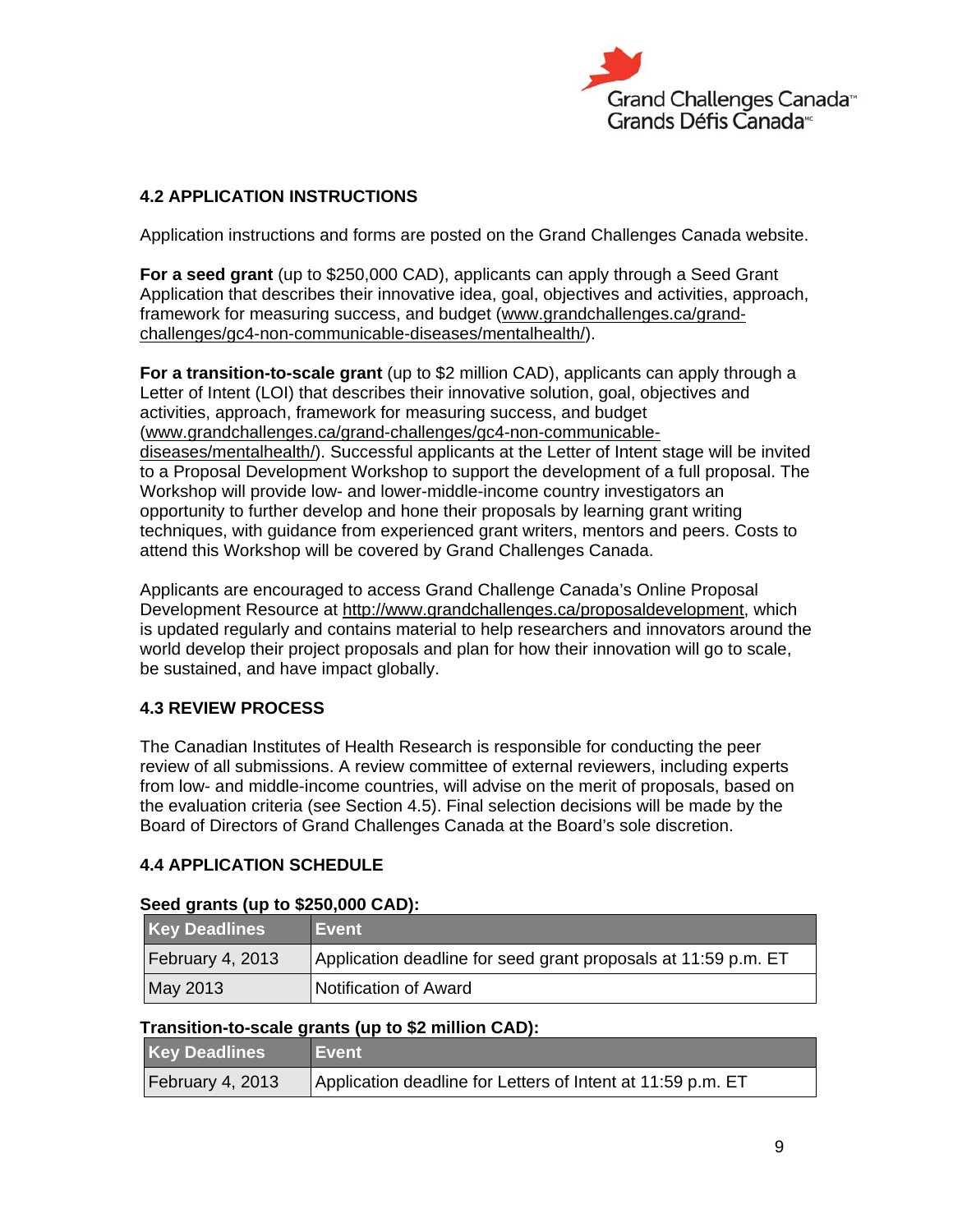

| May 2013                 | Invitation to submit a full proposal                                         |
|--------------------------|------------------------------------------------------------------------------|
| Week of June 17,<br>2013 | Proposal Development Workshop for those invited to submit a full<br>proposal |
| July 15, 2013            | Application deadline for full proposals at 11:59 p.m. ET                     |
| October 2013             | Notification of award                                                        |

#### **4.5 EVALUATION CRITERIA**

Seed grants and transition-to-scale grants have different evaluation criteria, as outlined separately below.

| <b>Evaluation</b><br><b>Criteria</b> | <b>Seed Grant</b>                                                                                                                                                                                                                                                                                                                                                                                                                                                                                   | <b>Transition-to-Scale Grant</b><br>(Letters of Intent & Full Proposals)                                                                                                                                                                                                                                                                                                                                                                                                                                                                                                                                                                                                                       |
|--------------------------------------|-----------------------------------------------------------------------------------------------------------------------------------------------------------------------------------------------------------------------------------------------------------------------------------------------------------------------------------------------------------------------------------------------------------------------------------------------------------------------------------------------------|------------------------------------------------------------------------------------------------------------------------------------------------------------------------------------------------------------------------------------------------------------------------------------------------------------------------------------------------------------------------------------------------------------------------------------------------------------------------------------------------------------------------------------------------------------------------------------------------------------------------------------------------------------------------------------------------|
| <b>Impact</b>                        | Is the proposed idea aligned with<br>one (or more) specific challenges<br>outlined in the Program Scope,<br>Section 2.2?<br>• Does the idea have the potential<br>to be transformational?<br>• Will the project have clear<br>outcomes that demonstrate proof<br>of concept of the idea, to improve<br>treatments and expand access to<br>mental health care in low-<br>resource settings?<br>Is the proposed idea appropriate<br>for wider implementation and<br>scaling in low-resource settings? | • Is the proposed solution aligned<br>with one (or more) specific<br>challenges outlined in the<br>Program Scope, Section 2.2?<br>• Does the solution have the<br>potential to be transformational?<br>• Has the proposed solution<br>already achieved proof of<br>concept and is it ready for<br>refinement, testing and<br>implementation toward scale?<br>• Is it clear that the outcomes of<br>this project will reduce and/or<br>eliminate health challenges<br>related to treatment and care for<br>those impacted by mental<br>disorders in low-resource<br>settings?<br>• Is the proposed solution<br>appropriate for wider<br>implementation and scaling in<br>low-resource settings? |
| Integrated<br><b>Innovation</b>      | Is the proposed idea bold, truly<br>$\bullet$<br>novel and/or a departure from<br>incremental improvements over<br>current approaches? Innovative<br>approaches to the<br>implementation and delivery of<br>known interventions are also<br>encouraged.<br>• Is there a plan or approach to                                                                                                                                                                                                         | • Is the proposed solution bold,<br>truly novel and/or a departure<br>from incremental improvements<br>over current approaches?<br>Innovative approaches to the<br>implementation and delivery of<br>known interventions are also<br>encouraged.<br>• Is there an Integrated Innovation                                                                                                                                                                                                                                                                                                                                                                                                        |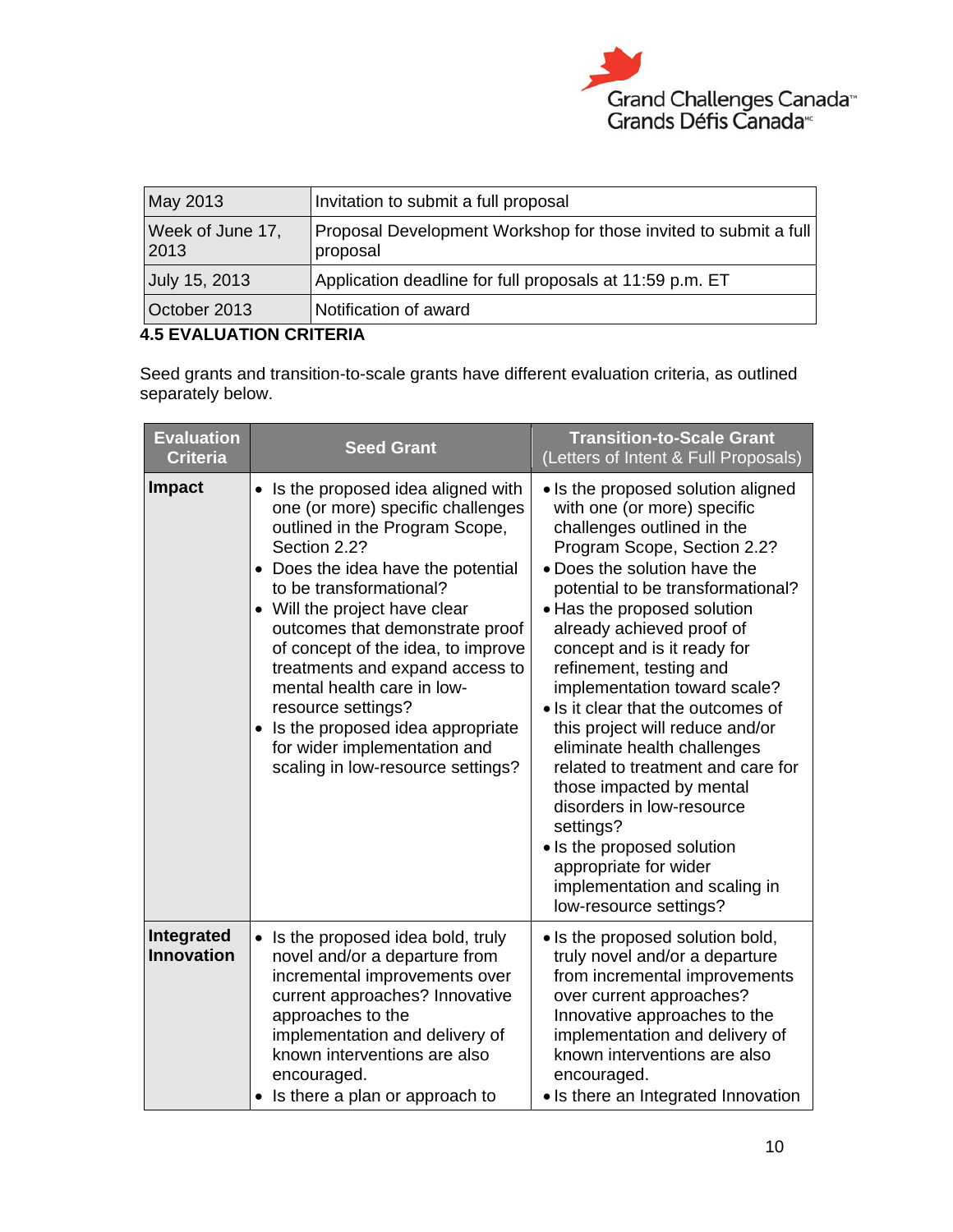

|                                                                            | identify the barriers to scale and<br>sustainability?<br>Does the proposed idea integrate<br>٠<br>scientific/technological, social<br>and business innovation?<br>• Will key stakeholders and/or<br>potential users of the<br>knowledge/goods/services be<br>engaged in the proposed<br>project?                                                                                                                                                                                                                                                                                                                                                                                                                                                                                                    | approach to overcome the<br>barriers to scale and<br>sustainability?<br>• How feasible is the anticipated<br>plan for taking this solution to<br>scale and achieving<br>sustainability?<br>. Will key stakeholders and<br>potential users of the<br>knowledge/goods/services be<br>engaged in the proposed<br>project?                                                                                                                                                                                                                                                                                                                                                                                                                                                                                                                                                                       |
|----------------------------------------------------------------------------|-----------------------------------------------------------------------------------------------------------------------------------------------------------------------------------------------------------------------------------------------------------------------------------------------------------------------------------------------------------------------------------------------------------------------------------------------------------------------------------------------------------------------------------------------------------------------------------------------------------------------------------------------------------------------------------------------------------------------------------------------------------------------------------------------------|----------------------------------------------------------------------------------------------------------------------------------------------------------------------------------------------------------------------------------------------------------------------------------------------------------------------------------------------------------------------------------------------------------------------------------------------------------------------------------------------------------------------------------------------------------------------------------------------------------------------------------------------------------------------------------------------------------------------------------------------------------------------------------------------------------------------------------------------------------------------------------------------|
| <b>Technical</b><br>Merit/<br><b>Execution</b><br><b>Plan</b>              | • Is the plan to execute the project<br>clearly articulated, feasible and<br>technically sound? Has the<br>project scope been clearly<br>defined?<br>• Are the proposed goals and<br>objectives based on sound<br>scientific analysis, technical<br>rigour and/or existing evidence?<br>• Are there appropriate, feasible<br>and technically sound metrics of<br>success/milestones to measure<br>and evaluate progress, and the<br>achievement of proof of concept?<br>• Are the timelines proposed<br>appropriate and feasible?<br>• Do the applicants provide<br>evidence indicating the likelihood<br>of success, and a rigourous<br>assessment of risks and<br>associated mitigation strategies?<br>• Have the investigators dedicated<br>sufficient time for proper<br>execution of the plan? | • Is the plan to execute the<br>project clearly articulated,<br>feasible and technically sound?<br>Has the project scope been<br>clearly defined?<br>• Are the proposed goals and<br>objectives based on sound<br>scientific analysis, technical<br>rigour and/or existing evidence?<br>• Are there appropriate, feasible<br>and technically sound metrics of<br>success/milestones to evaluate<br>and measure progress on<br>reducing and/or eliminating<br>health challenges related to<br>treatment and care for those<br>impacted by mental disorders?<br>• Are the timelines proposed<br>appropriate and feasible?<br>• Do the applicants provide<br>evidence indicating the<br>likelihood of success, and a<br>rigourous assessment of risks<br>and associated mitigation<br>strategies?<br>• Have the investigators<br>dedicated sufficient time for<br>proper execution of the plan? |
| Investigator<br><b>Capability</b><br>and<br><b>Capacity to</b><br>Champion | Is the proposed Principal<br>$\bullet$<br>Investigator and key team<br>members appropriately trained,<br>experienced and positioned in<br>the local community to carry out                                                                                                                                                                                                                                                                                                                                                                                                                                                                                                                                                                                                                          | • Is the proposed Principal<br>Investigator and key team<br>members appropriately trained,<br>experienced and positioned in<br>the local community to carry out                                                                                                                                                                                                                                                                                                                                                                                                                                                                                                                                                                                                                                                                                                                              |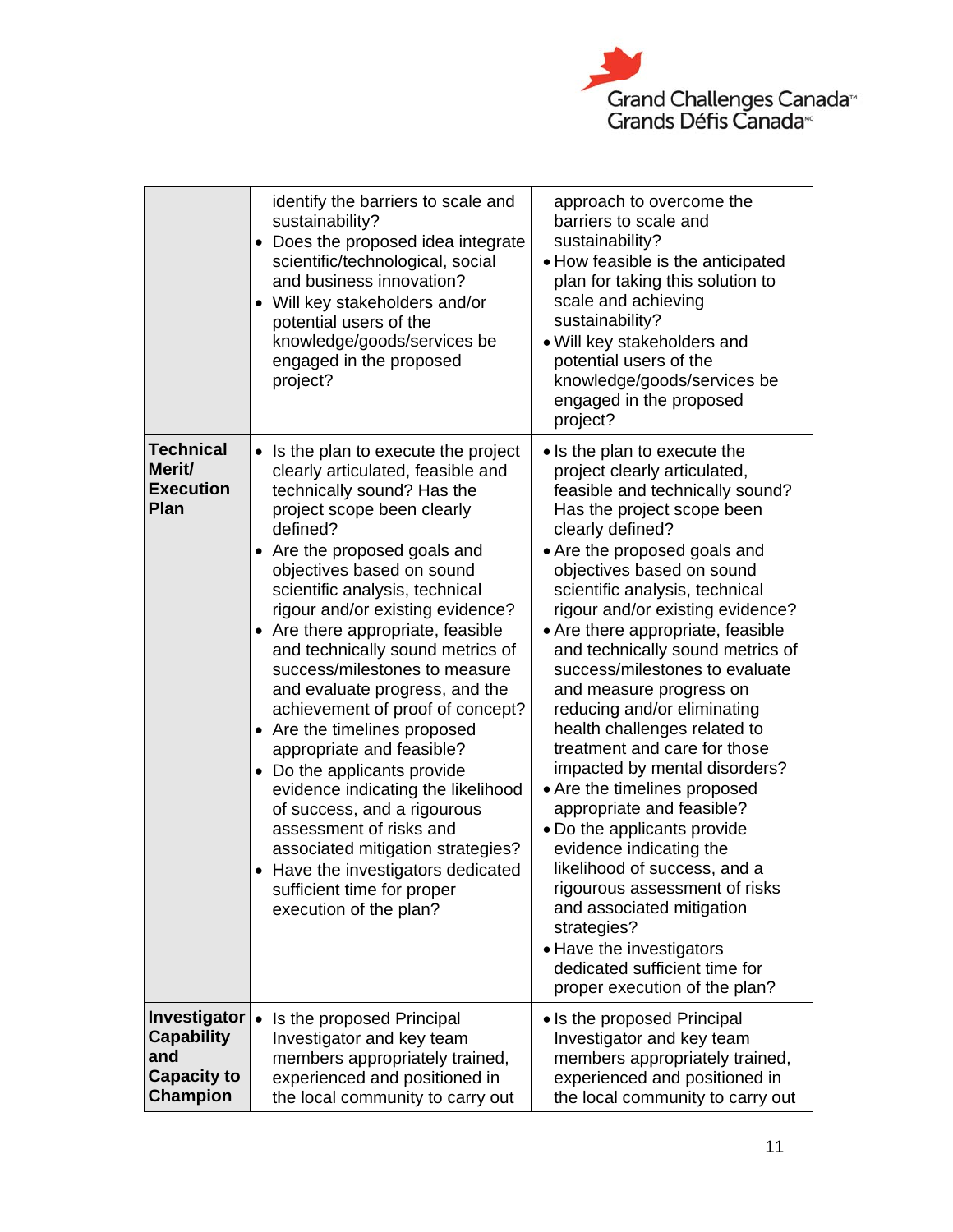

| Change                            | the proposed work (i.e., scientific,<br>social and business expertise)?<br>• Is there capacity to engage<br>necessary stakeholders (e.g.,<br>business, academic, public<br>sector) as demonstrated by<br>letters of support for the project? | the proposed work (i.e.,<br>scientific, social and business<br>expertise)?<br>• Have the Principal Investigator<br>and key team members<br>demonstrated the commitment<br>and leadership needed to bring<br>solutions to scale? Does the<br>team have a track record of<br>successfully scaling innovations<br>and making them sustainable?<br>• Do the proposed partnerships<br>and composition of multi-<br>disciplinary teams have the<br>potential to increase the<br>likelihood of success?<br>• Do key stakeholders required<br>for systems change and/or to<br>sustain innovation at scale have<br>an active role in the project? |
|-----------------------------------|----------------------------------------------------------------------------------------------------------------------------------------------------------------------------------------------------------------------------------------------|------------------------------------------------------------------------------------------------------------------------------------------------------------------------------------------------------------------------------------------------------------------------------------------------------------------------------------------------------------------------------------------------------------------------------------------------------------------------------------------------------------------------------------------------------------------------------------------------------------------------------------------|
| <b>Value for</b><br><b>Effort</b> | • Is the scope of the proposed<br>work and the funds requested<br>reasonable and commensurate<br>with the proposed study goals?<br>• Does the proposal represent a<br>particularly thoughtful and<br>efficient use of resources?             | • Is the scope of the proposed<br>work and the funds requested<br>reasonable and commensurate<br>with the proposed study goals?<br>• Does the proposal represent a<br>particularly thoughtful and<br>efficient use of resources?<br>• How much cash (preferred) or<br>in-kind resources have been<br>leveraged to provide confidence<br>that the solution will be<br>sustainable on its own after the<br>successful completion of Grand<br>Challenges Canada grant<br>funding?                                                                                                                                                           |

#### **4.6 ALLOWABLE COSTS**

Grant funds may be used for the following cost categories:

- **1.** Personnel: *Please note that salary support is an allowable cost.*
- **2.** Travel
- **3.** Consultants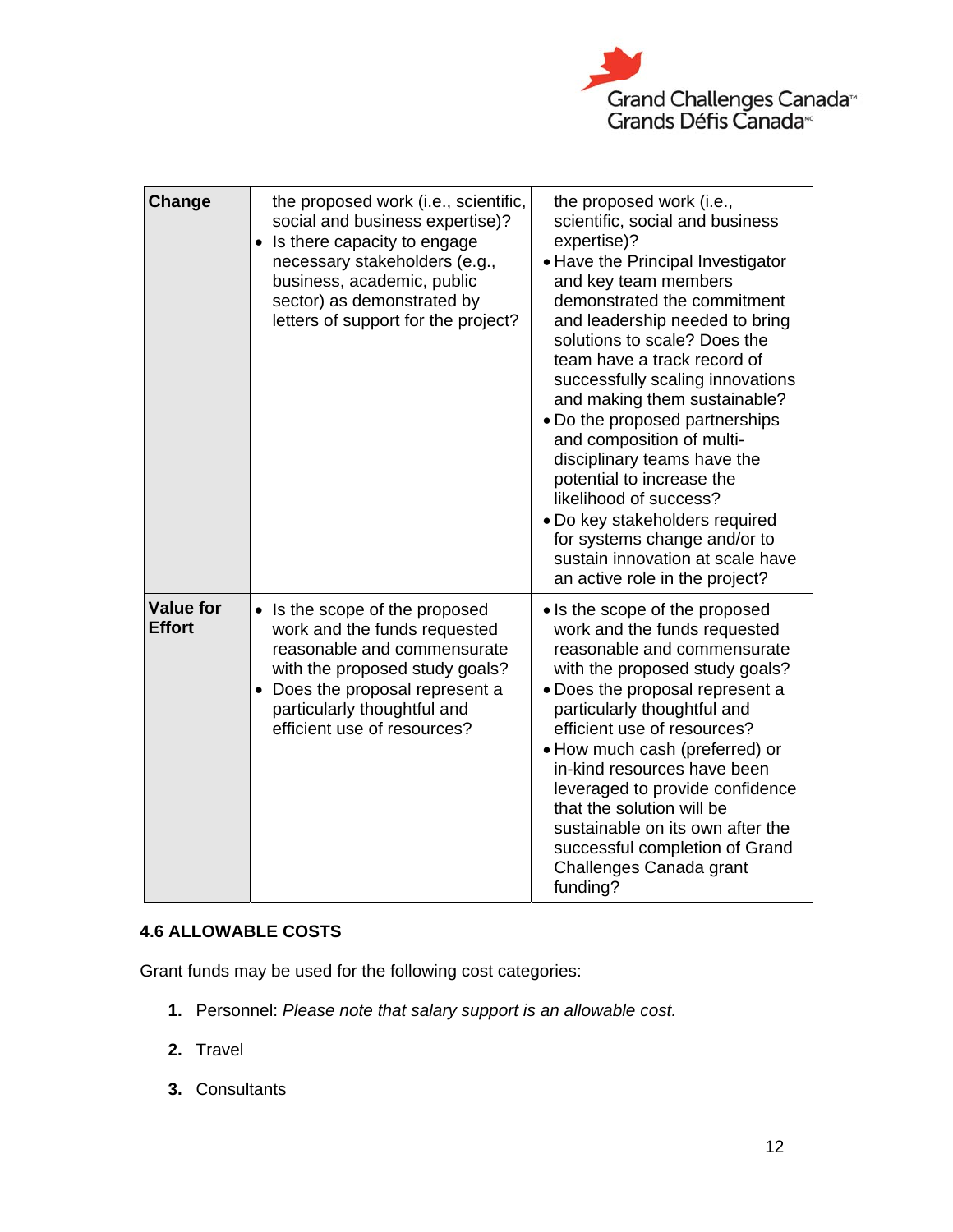

- **4.** Direct Supplies
- **5.** Equipment: *Please note that partial or full support for equipment may be requested. Funding for infrastructure will be limited.*
- **6.** Other Research Costs
- **7.** Sub-grants/Subcontracts
- **8.** Indirect costs: *Please note that Grand Challenges Canada will provide a limited amount of indirect costs based on the nature of the applicant organization, to a maximum of 13% of direct costs of the grantee's administered grant value (1- 7 outlined above).*

Please provide budget estimates (as outlined in the Letter of Intent Form/Seed Grant Application Form) according to the categories outlined above.

#### **4.7 PRIVACY NOTICE**

To help us in the evaluation and analysis of projects, all proposals, documents, communications and associated materials submitted to the Grand Challenges Canada (collectively, "Submission Materials") will become the property of Grand Challenges Canada and will be shared with other members of the Grand Challenges Canada consortium (the International Development Research Centre and Canadian Institutes of Health Research). We will report publicly on the number of applications received and the countries from which they originated. The proposals will be subject to confidential external review by independent subject matter experts and potential co-funders, in addition to analysis by our staff. Please carefully consider the information included in the Submission Materials. If you have any doubts about the wisdom of disclosure of confidential or proprietary information, we recommend you consult with your legal counsel and take any steps you deem necessary to protect your intellectual property. You may wish to consider whether such information is critical for evaluating the submission, and whether more general, non-confidential information may be adequate as an alternative for these purposes.

We respect confidential information we receive. Nonetheless, notwithstanding your characterization of any information as being confidential, we may publicly disclose all information contained in Submission Materials to the extent as may be required by law and as is necessary for potential co-funders and external reviewers, such as government entities, to evaluate them, and the manner and scope of potential funding, consistent with appropriate regulations and their internal guidelines and policies.

#### **4.8 WARRANTY**

By providing any Submission Materials, the sender warrants Grand Challenges Canada that they have the right to provide the information submitted. Applicants with questions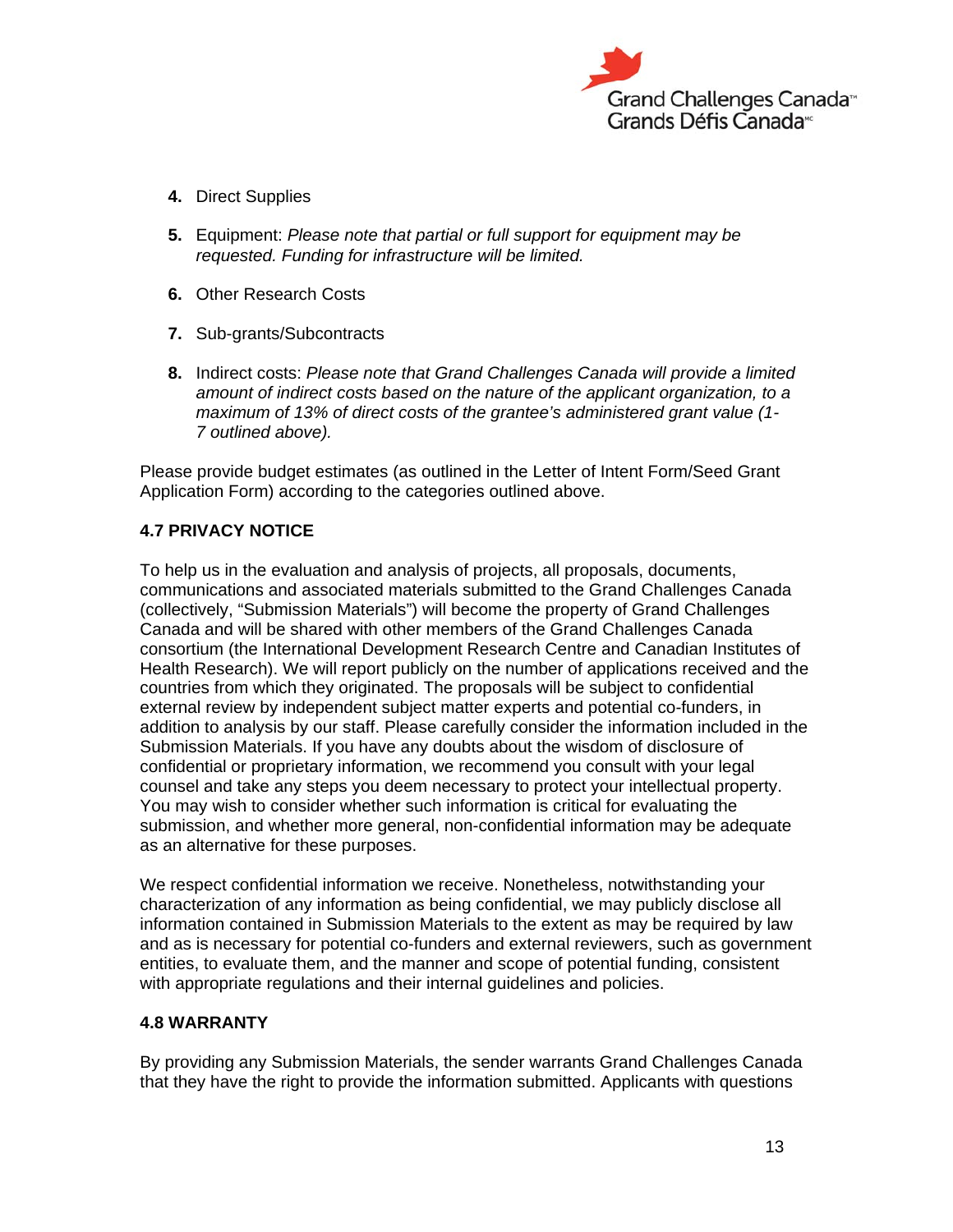

concerning the contents of their Submission Materials may contact Grand Challenges Canada by email at globalmentalhealth@grandchallenges.ca.

#### **4.9 INTELLECTUAL PROPERTY**

Since the output of this program may lead to innovative technologies and/or products for those that need them most in the developing world, the successful development of these products may require involvement and support of the private sector, and may also involve collaborations with multiple organizations, including academic and/or non-profit research institutions. It is the intent of this program to support the formation of appropriate public-private partnerships that are essential to meet these urgent global health needs. Intellectual property rights and the management of intellectual property rights are likely to play an important role in achieving the goals of this program. Grand Challenges Canada's Global Access Strategy will guide our approach to intellectual property and we urge all applicants, even at the application stage, to consider their willingness to submit a full proposal in compliance with the Grand Challenges Canada Global Access Strategy, the guiding principles of which are as follows:

- Breakthrough solutions to global challenges are made accessible to those in need, particularly in the developing world. Accessibility relates to both price and availability.
- Knowledge gained through discovery is broadly, and as promptly as possible, distributed between related projects and to the global scientific community.
- Commercialization of resulting outputs is encouraged, as long as the first two principles are achieved.

Grantees will be required to sign a Global Access Agreement with Grand Challenges Canada, in line with the Guiding Principles, for the use of intellectual property and other outputs arising from this program, including a non-exclusive, perpetual, irrevocable, royalty-free, fully-paid, sub-licensable, and assignable license in respect of all outputs arising from the work carried out by grantee, or at the grantee's direction, in connection with this Grand Challenges Canada grant, to permit Grand Challenges Canada (and its sub-licensees) to use, educate, conduct research, develop, make, have made, import, export, sell, offer for sale or distribute products, processes or solutions in developing markets for the purposes of global access. For further information, please refer to Grand Challenges Canada's intellectual property policy at www.grandchallenges.ca/resources/.

#### **4.10 DATA ACCESS**

Grand Challenges Canada is committed to optimizing the use of data to translate knowledge into life-saving solutions. To fulfill this objective, data must be made widely and rapidly available to the Grand Challenges Canada research community and the broader global health community through ethical and efficient data access practices. In accordance with global access, data access represents an elaboration of the second guiding principle of the Global Access Policy, which states that knowledge gained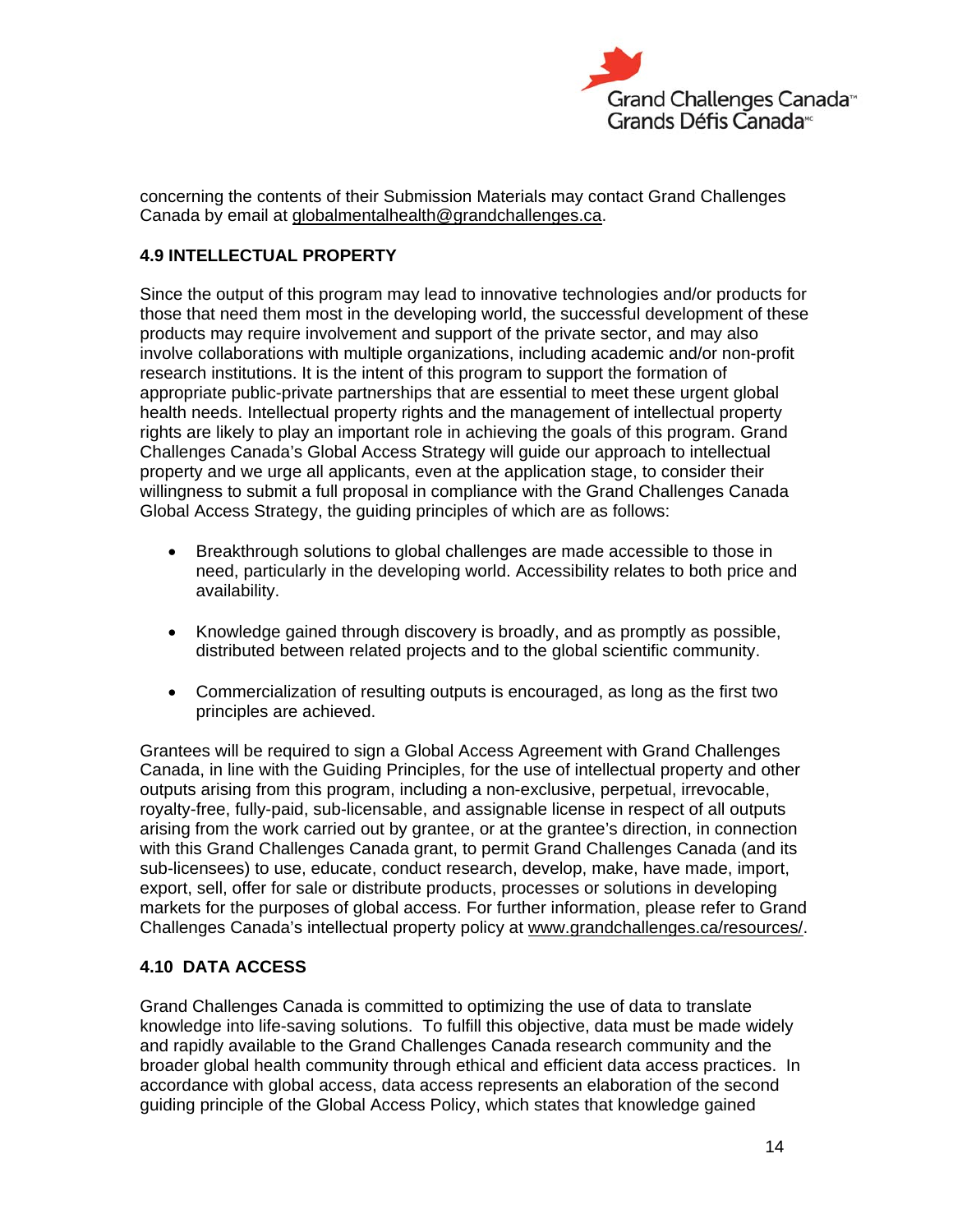

through discovery is broadly, and as promptly as possible, distributed between related projects and to the global scientific community.

Grantees may be required to develop and submit a Data Access Plan (DAP) that specifies how data access will be implemented and the timeframe for data release.

Data refers at a minimum to final, annotated quantitative and qualitative datasets and accompanying information, such as metadata, codebooks, data dictionaries, questionnaires and protocols.

Grand Challenges Canada recognizes the value of intellectual property and commercialization, and the benefits of first and continuing use of data, but not prolonged or exclusive use. In some cases, intellectual property protection, laws or regulations may delay or preclude access to data. In such cases, the grantee will provide justification to warrant a partial or complete waiver of the data access requirement.

#### **4.11 NATURE OF THIS PROGRAM**

This Request for Proposals is part of a discretionary granting program. Submission of an application does not create a contractual relationship between the applicant and Grand Challenges Canada. As a result, Grand Challenges Canada may:

- 1. Cancel this Request for Proposals at any time and for any reason;
- 2. Reissue the Request for Proposals at any time and for any reason;
- 3. Accept or reject any application that is nonconforming because it does not meet the eligibility criteria, does not comply with the application instructions, and/or does not comply with the instructions for allowable costs;
- 4. At Grand Challenges Canada's sole discretion, accept or reject any or all applications, regardless of an application's ranking based on the evaluation criteria, with or without providing an explanation;
- 5. Award a fewer number of grants than set out above;
- 6. Award grants with different funding amounts, different durations and/or different conditions than set out above;
- 7. Verify any information provided by applicants through independent research or by contacting third parties deemed to be reliable by Grand Challenges Canada;
- 8. Use video or other visual representation submitted by applicants on the Grand Challenges Canada website for public engagement;
- 9. Not provide critiques or feedback regarding the reasons a proposal was or was not selected;
- 10. Design grant awards to link to possible funding partners, including private sector investors.

### **5. Research Assurances**

It is the policy of Grand Challenges Canada that research involving human subjects, research with animals and research subject to additional regulatory requirements must be conducted in accordance with the highest internationally recognized ethical